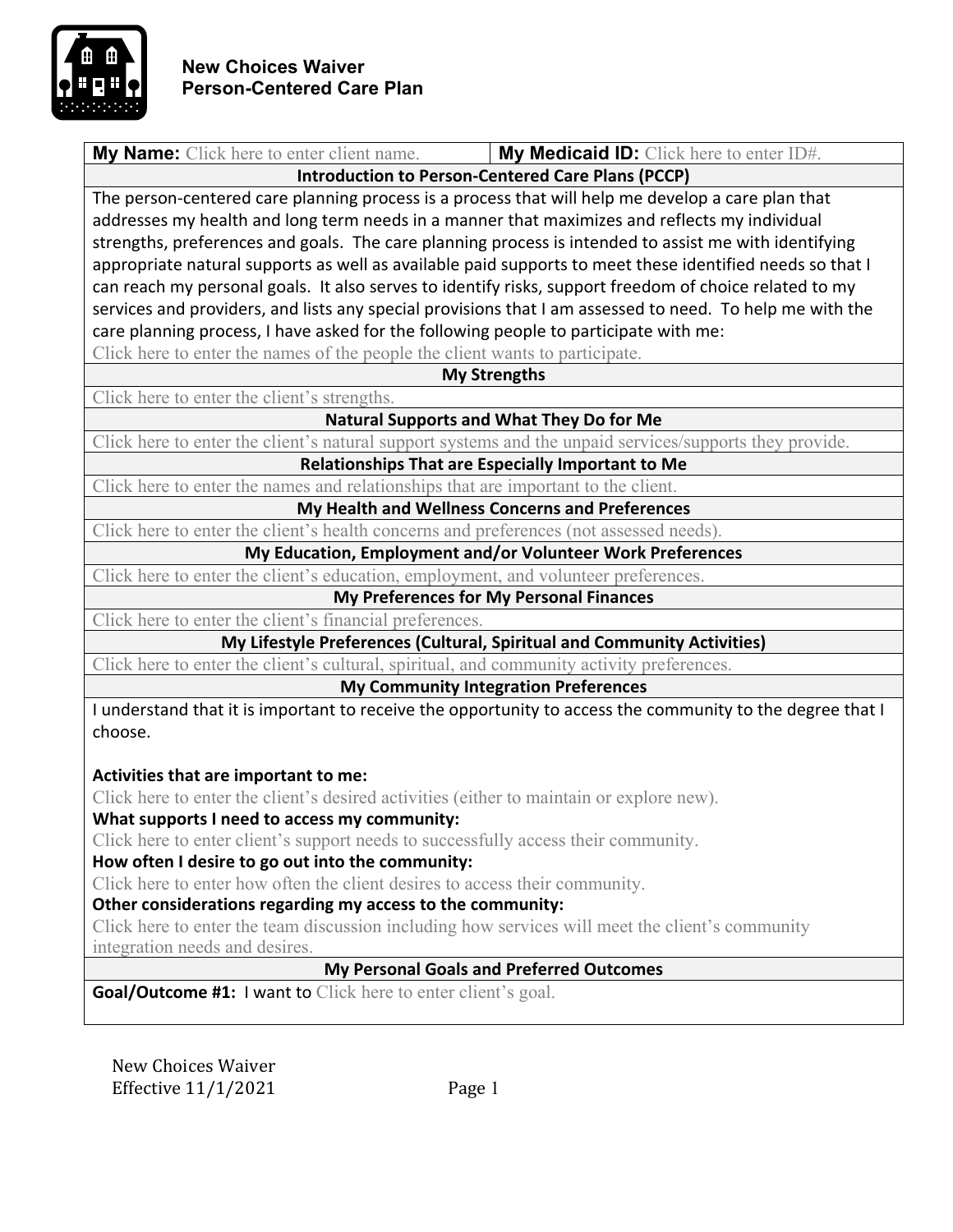

| <b>Goal/Outcome #2: I want to Click here to enter client's goal.</b>                                                                                                                                                                                                                                                                                                                                                                                                                                                                |                                                                                                                                |  |
|-------------------------------------------------------------------------------------------------------------------------------------------------------------------------------------------------------------------------------------------------------------------------------------------------------------------------------------------------------------------------------------------------------------------------------------------------------------------------------------------------------------------------------------|--------------------------------------------------------------------------------------------------------------------------------|--|
| <b>Goal/Outcome #3: I want to Click here to enter client's goal.</b>                                                                                                                                                                                                                                                                                                                                                                                                                                                                |                                                                                                                                |  |
|                                                                                                                                                                                                                                                                                                                                                                                                                                                                                                                                     | <b>My Choices About Where I Live</b>                                                                                           |  |
|                                                                                                                                                                                                                                                                                                                                                                                                                                                                                                                                     | While I'm enrolled in the New Choices Waiver program, I have the right to choose where I live from                             |  |
|                                                                                                                                                                                                                                                                                                                                                                                                                                                                                                                                     | among the available home and community based setting options as long as my needs can be safely met                             |  |
|                                                                                                                                                                                                                                                                                                                                                                                                                                                                                                                                     | there and as long as I can afford to pay the costs of room and board in the chosen setting. I choose to                        |  |
| live in:                                                                                                                                                                                                                                                                                                                                                                                                                                                                                                                            |                                                                                                                                |  |
| $\Box$ A private home/apartment                                                                                                                                                                                                                                                                                                                                                                                                                                                                                                     | $\Box$ A certified independent living facility                                                                                 |  |
| $\Box$ An assisted living facility                                                                                                                                                                                                                                                                                                                                                                                                                                                                                                  | $\Box$ A licensed community residential facility                                                                               |  |
| I have chosen to live:                                                                                                                                                                                                                                                                                                                                                                                                                                                                                                              |                                                                                                                                |  |
| $\Box$ Alone                                                                                                                                                                                                                                                                                                                                                                                                                                                                                                                        | $\Box$ With a roommate                                                                                                         |  |
|                                                                                                                                                                                                                                                                                                                                                                                                                                                                                                                                     |                                                                                                                                |  |
| community-based living options available to me and listed above:                                                                                                                                                                                                                                                                                                                                                                                                                                                                    | Before making the above choice about where I live, I also discussed and considered all of the other<br>$\Box$ Yes<br>$\Box$ No |  |
| Mini PCCP Date (for ALF/Type N applicants). To be completed upon the initial assessment to discuss living setting<br><b>options):</b> Click here to enter date or enter "n/a" if a full PCCP meeting was held at the time of the<br>assessment.                                                                                                                                                                                                                                                                                     |                                                                                                                                |  |
|                                                                                                                                                                                                                                                                                                                                                                                                                                                                                                                                     | <b>My Case Management</b>                                                                                                      |  |
| My case management agency will help me to develop my care plan and will be responsible for monitoring<br>my care plan and the services that I receive while I am participating in the New Choices Waiver program.                                                                                                                                                                                                                                                                                                                   |                                                                                                                                |  |
| My chosen case management agency is: Click here to enter CMA name.                                                                                                                                                                                                                                                                                                                                                                                                                                                                  |                                                                                                                                |  |
| Their phone number is: Click here to enter CMA phone number.                                                                                                                                                                                                                                                                                                                                                                                                                                                                        |                                                                                                                                |  |
| My case management agency met with me face to face on Click here to enter a date to perform a<br>comprehensive needs assessment (MDS-HC assessment). During this process, I helped my case<br>management agency to identify all of my needs. By initialing below I agree that the assessment does<br>reflect all of my current needs.                                                                                                                                                                                               |                                                                                                                                |  |
| Client's or representative's initials:                                                                                                                                                                                                                                                                                                                                                                                                                                                                                              |                                                                                                                                |  |
| <b>My Services</b>                                                                                                                                                                                                                                                                                                                                                                                                                                                                                                                  |                                                                                                                                |  |
| My case management agency has counseled me about the need to maximize use of my natural supports,<br>third party insurance benefits, Medicare benefits and my traditional Medicaid benefits prior to accessing<br>services through the New Choices Waiver program. My case management agency has also provided me<br>with a complete list of available New Choices Waiver services and has advised me of the specific New<br>Choices Waiver services that I can select based on my assessed needs in order to help me to achieve my |                                                                                                                                |  |
|                                                                                                                                                                                                                                                                                                                                                                                                                                                                                                                                     |                                                                                                                                |  |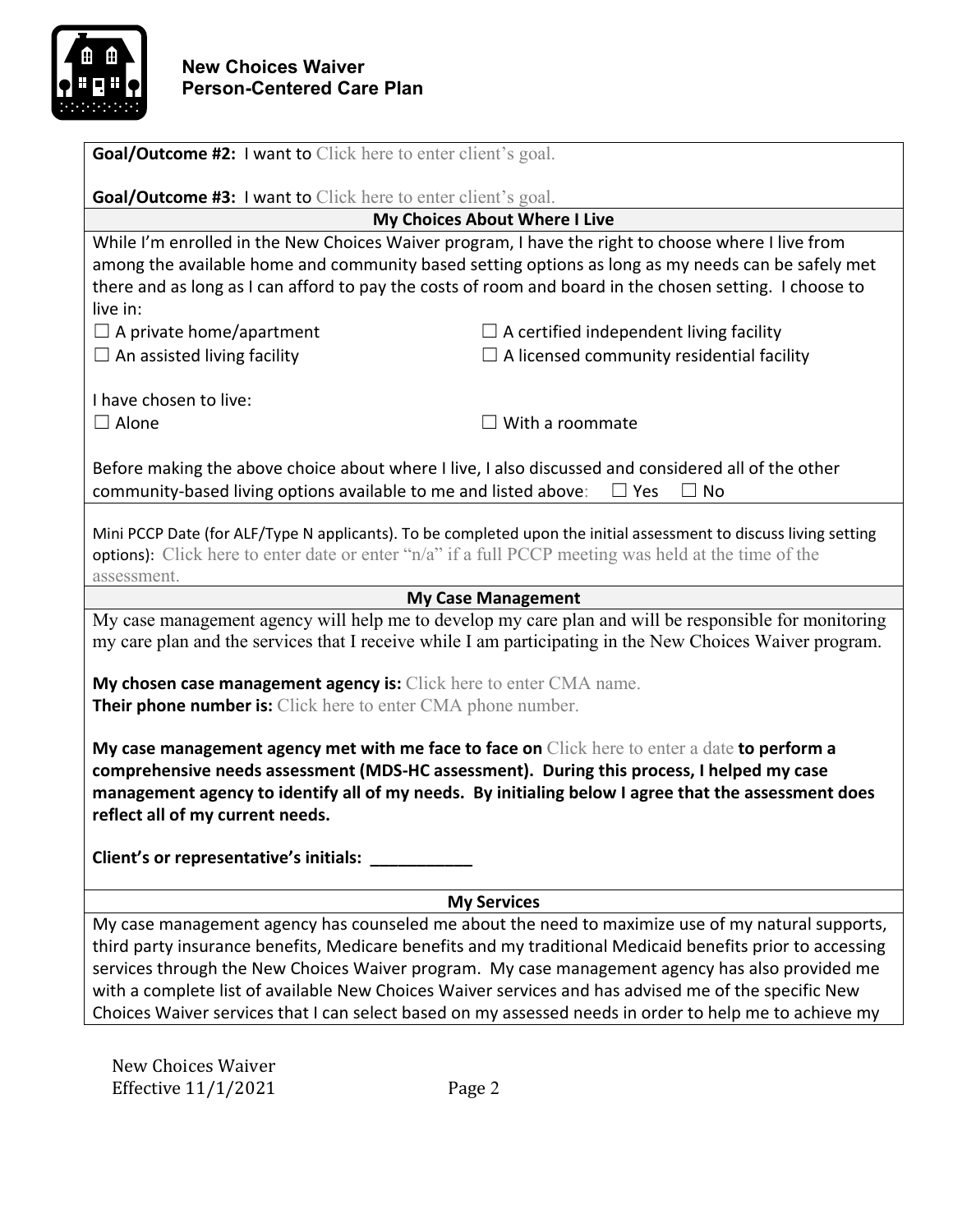

# **New Choices Waiver Person-Centered Care Plan**

| personal goals and remain safe in the community. My service selections will be listed on my                                                                                                                  |  |  |
|--------------------------------------------------------------------------------------------------------------------------------------------------------------------------------------------------------------|--|--|
| comprehensive care plan and I will review it with my case managers before signing it.                                                                                                                        |  |  |
|                                                                                                                                                                                                              |  |  |
| I have chosen to decline the following service(s):                                                                                                                                                           |  |  |
| Click here to enter service(s) that the client is assessed to need but that he/she declines to accept.                                                                                                       |  |  |
| If no services have been declined, enter "none."                                                                                                                                                             |  |  |
| Client's or representative's initials: __________                                                                                                                                                            |  |  |
|                                                                                                                                                                                                              |  |  |
| <b>Medication Set-Up and Administration:</b>                                                                                                                                                                 |  |  |
| I will be responsible for both setting-up and administering $\underline{\text{all}}$ of my own medications. $\square$ Yes $\square$ No                                                                       |  |  |
| If "No," I have identified the following person or entity or the following combination of people or entities                                                                                                 |  |  |
| to set-up and/or administer them for me:                                                                                                                                                                     |  |  |
| Click here to enter person or entity or combination of people or entities who will set-up and/or administer                                                                                                  |  |  |
| client's medications. For example, adult residential services provider, home health or other agency nurse<br>who performs diabetic medication set-up and administration, provider who reminds client to take |  |  |
| scheduled medications, and devices that aide in self-administration.                                                                                                                                         |  |  |
|                                                                                                                                                                                                              |  |  |
| <b>Freedom of Choice of Providers Statement:</b>                                                                                                                                                             |  |  |
| For the New Choices Waiver services listed on my comprehensive care plan, my choice of agency based                                                                                                          |  |  |
| service providers is documented on the Freedom of Choice of Providers form. If I have chosen to receive                                                                                                      |  |  |
| self-administered services this choice is documented in the self-administered service packet.                                                                                                                |  |  |
| <b>Risk Factors (If Applicable)</b>                                                                                                                                                                          |  |  |
| I acknowledge that my care planning team has identified the following risk factors with some of the                                                                                                          |  |  |
| choices I'm making: $\Box$ N/A                                                                                                                                                                               |  |  |
| Click here to enter assessed risk factors.                                                                                                                                                                   |  |  |
| I also acknowledge that I am free to assume a reasonable amount of risk and have chosen the following                                                                                                        |  |  |
| plan to minimize these risks:                                                                                                                                                                                |  |  |
| Click here to enter client's plan to minimize risks.                                                                                                                                                         |  |  |
| If my plan for minimizing these risks fails or places me at unreasonable risk, I agree to the following plan:                                                                                                |  |  |
| Click here to enter back-up plan to minimize risks.                                                                                                                                                          |  |  |
| <b>Modifications</b>                                                                                                                                                                                         |  |  |
| If I accept a safety intervention or support that modifies a condition that is my right as a New Choices                                                                                                     |  |  |
| Waiver participant, that support is listed below: $\Box$ N/A                                                                                                                                                 |  |  |
|                                                                                                                                                                                                              |  |  |
| <b>Intervention and support:</b> Click here to enter the intervention.                                                                                                                                       |  |  |
| Specific assessed need, condition directly proportionate to the need, and justification for the                                                                                                              |  |  |
| <b>intervention:</b> Click here to enter clinical justification for the intervention.                                                                                                                        |  |  |
| Positive interventions and supports attempted prior to any modification: Click here to enter less<br>restrictive interventions that have previously been attempted.                                          |  |  |
| Does the PCCP team believe this support will cause any harm? $\Box$ Yes<br>$\Box$ No                                                                                                                         |  |  |
|                                                                                                                                                                                                              |  |  |
|                                                                                                                                                                                                              |  |  |
| New Choices Waiver                                                                                                                                                                                           |  |  |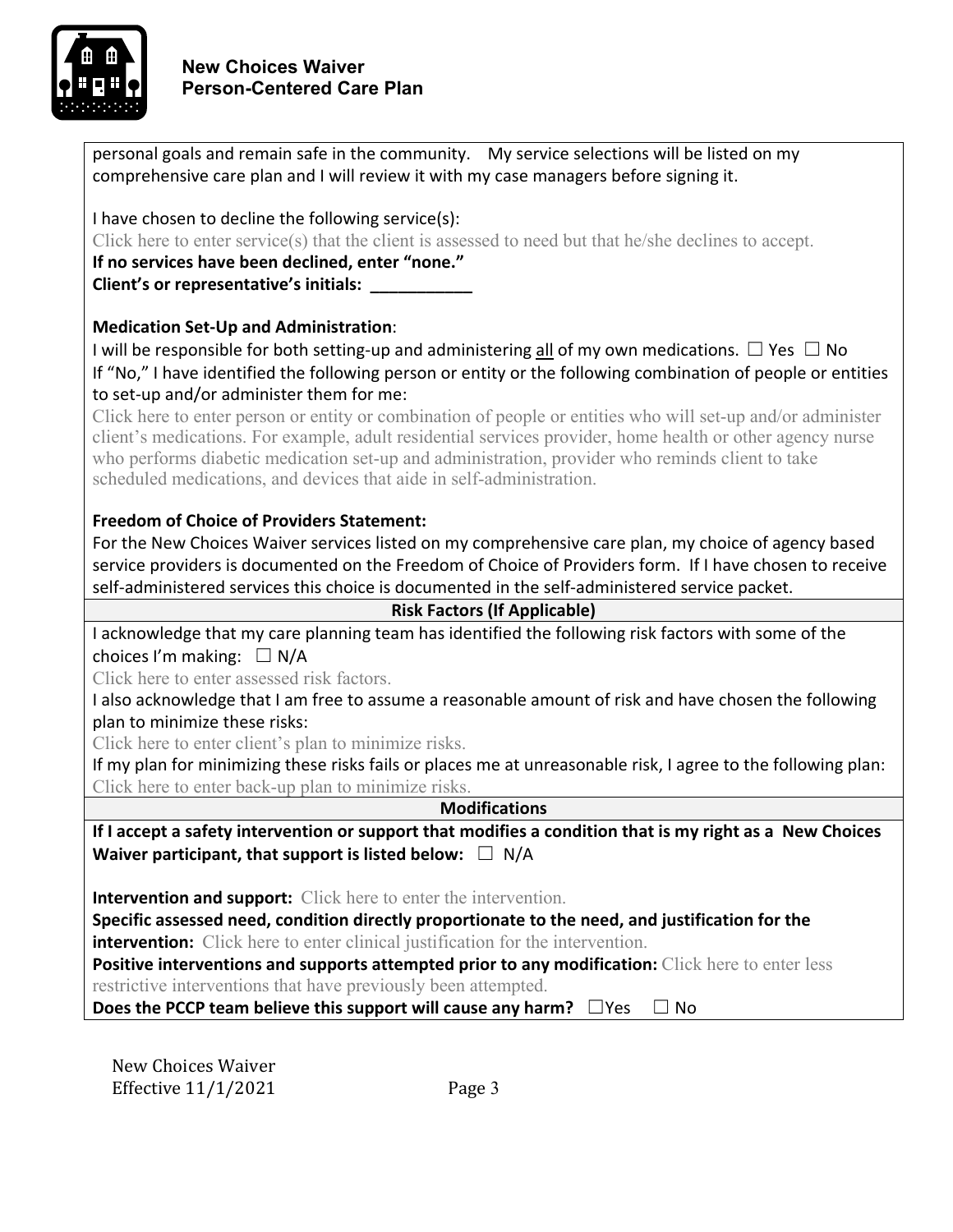

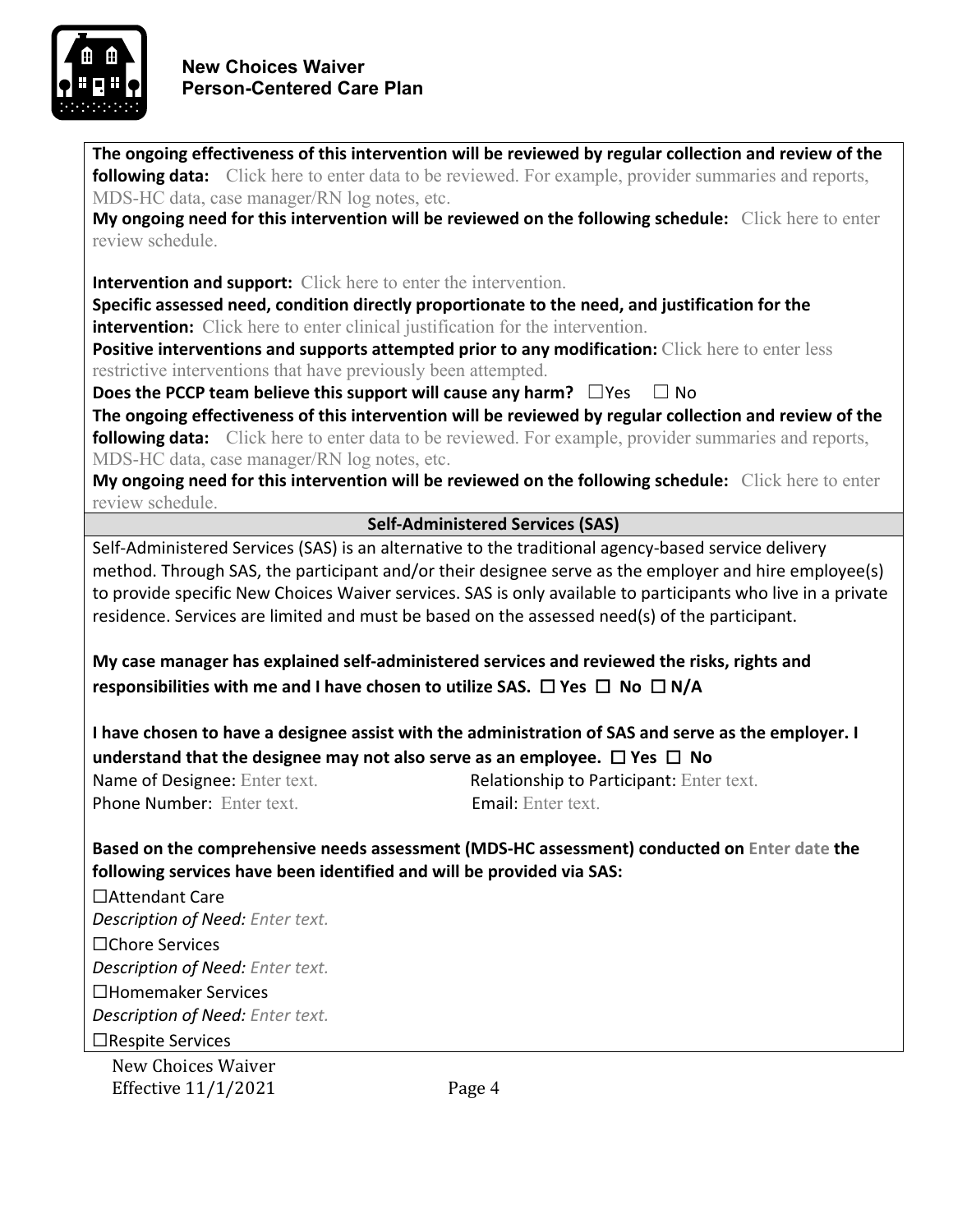

| Description of Need: Enter text.                                           |                                                            |                                                                                                                                |  |  |
|----------------------------------------------------------------------------|------------------------------------------------------------|--------------------------------------------------------------------------------------------------------------------------------|--|--|
| Employee(s)                                                                |                                                            |                                                                                                                                |  |  |
| Name: Enter text.                                                          | <b>Phone Number: Enter text.</b>                           | <b>Email:</b> Enter text.                                                                                                      |  |  |
| Address: Enter text.                                                       |                                                            | Relationship: Enter text.                                                                                                      |  |  |
|                                                                            |                                                            | Service(s) Provided: □Attendant Care □Chore Services □Homemaker Services □Respite Services                                     |  |  |
| Name: Enter text.                                                          | <b>Phone Number: Enter text.</b>                           | Email: Enter text.                                                                                                             |  |  |
| Address: Enter text.                                                       |                                                            | Relationship: Enter text.                                                                                                      |  |  |
|                                                                            |                                                            | Service(s) Provided: □Attendant Care □Chore Services □Homemaker Services □Respite Services                                     |  |  |
|                                                                            |                                                            |                                                                                                                                |  |  |
| Name: Enter text.                                                          | Phone Number: Enter text.                                  | Email: Enter text.                                                                                                             |  |  |
| Address: Enter text.                                                       |                                                            | Relationship: Enter text.                                                                                                      |  |  |
|                                                                            |                                                            | Service(s) Provided: □Attendant Care □Chore Services □Homemaker Services □Respite Services                                     |  |  |
| Name: Enter text.                                                          | Phone Number: Enter text.                                  | Email: Enter text.                                                                                                             |  |  |
| Address: Enter text.                                                       |                                                            | Relationship: Enter text.                                                                                                      |  |  |
|                                                                            |                                                            | Service(s) Provided: □Attendant Care □Chore Services □Homemaker Services □Respite Services                                     |  |  |
|                                                                            |                                                            |                                                                                                                                |  |  |
| <b>SAS Backup Plan</b>                                                     |                                                            |                                                                                                                                |  |  |
|                                                                            |                                                            | This section serves as the formal SAS Backup Plan for service delivery and program performance measure                         |  |  |
| compliance.                                                                |                                                            |                                                                                                                                |  |  |
|                                                                            |                                                            |                                                                                                                                |  |  |
|                                                                            | Which self-administered services are currently authorized? |                                                                                                                                |  |  |
| □Attendant Care                                                            |                                                            |                                                                                                                                |  |  |
| □Chore Services                                                            |                                                            |                                                                                                                                |  |  |
| □Homemaker Services                                                        |                                                            |                                                                                                                                |  |  |
| □Respite Services                                                          |                                                            |                                                                                                                                |  |  |
|                                                                            |                                                            |                                                                                                                                |  |  |
| <b>Name:</b> Enter text.                                                   | <b>Phone Number: Enter text.</b>                           | Please list three individuals who are trained to substitute for your usual caregiver(s) in an emergency:<br>Email: Enter text. |  |  |
| Address: Enter text.                                                       |                                                            |                                                                                                                                |  |  |
| Relationship to Participant: Enter text.                                   |                                                            | Current SAS Employee: Yes□ No□                                                                                                 |  |  |
| Name: Enter text.                                                          | Phone Number: Enter text.                                  | Email: Enter text.                                                                                                             |  |  |
| Address: Enter text.                                                       |                                                            |                                                                                                                                |  |  |
| Relationship to Participant: Enter text.<br>Current SAS Employee: Yes□ No□ |                                                            |                                                                                                                                |  |  |
| Name: Enter text.                                                          | Phone Number: Enter text.                                  | Email: Enter text.                                                                                                             |  |  |
| Address: Enter text.                                                       |                                                            |                                                                                                                                |  |  |
|                                                                            |                                                            |                                                                                                                                |  |  |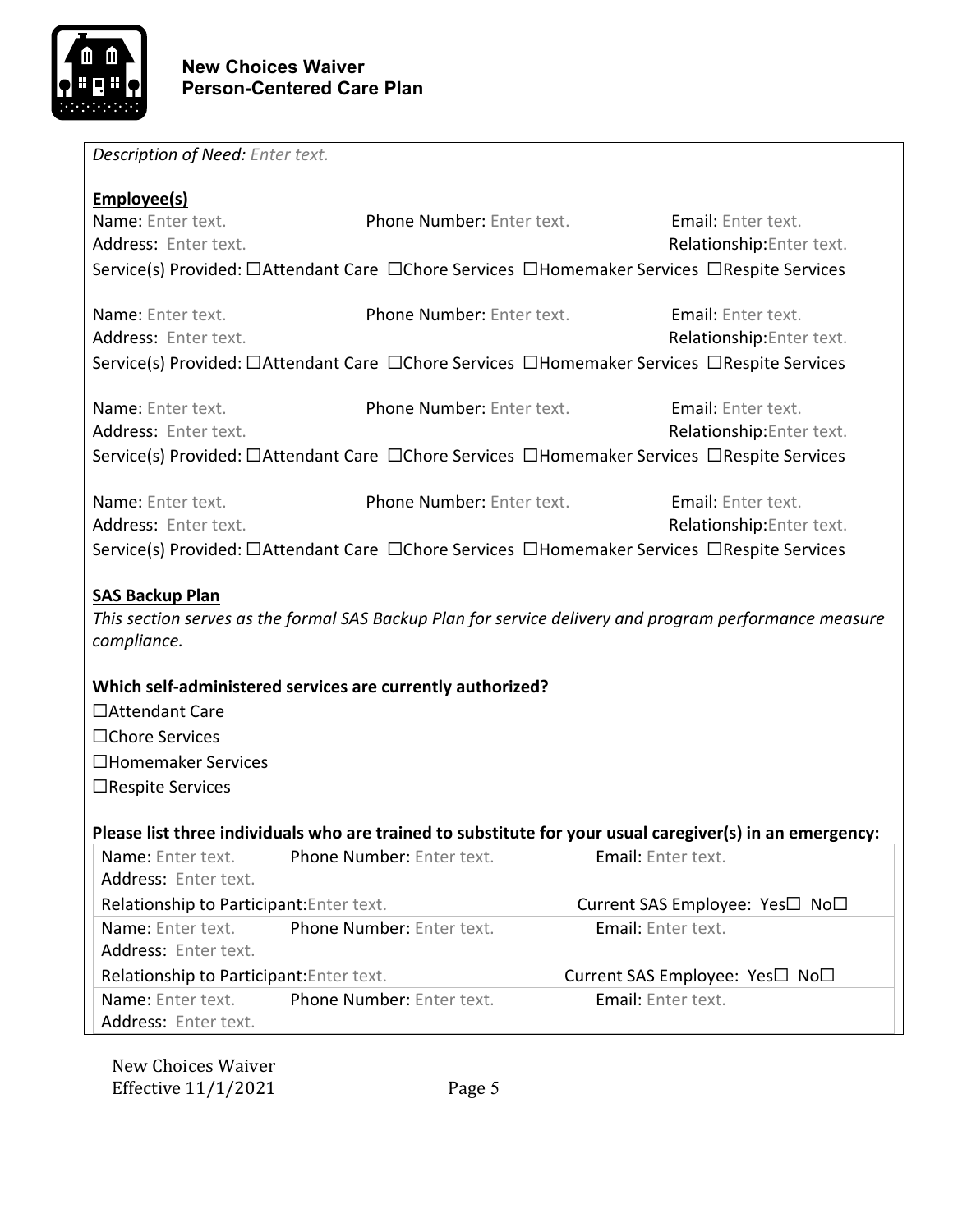

| Relationship to Participant: Enter text.                                                                                                                                                                                                                                                                                                                                                                                                                                                                                                                                                                               |                                                                                                          |                                        | Current SAS Employee: Yes□ No□                                    |  |
|------------------------------------------------------------------------------------------------------------------------------------------------------------------------------------------------------------------------------------------------------------------------------------------------------------------------------------------------------------------------------------------------------------------------------------------------------------------------------------------------------------------------------------------------------------------------------------------------------------------------|----------------------------------------------------------------------------------------------------------|----------------------------------------|-------------------------------------------------------------------|--|
|                                                                                                                                                                                                                                                                                                                                                                                                                                                                                                                                                                                                                        | Please describe what steps will be taken to ensure the continued provision of services in the event that |                                        |                                                                   |  |
|                                                                                                                                                                                                                                                                                                                                                                                                                                                                                                                                                                                                                        | none of the named individuals are able to substitute for your usual caregiver(s).                        |                                        |                                                                   |  |
|                                                                                                                                                                                                                                                                                                                                                                                                                                                                                                                                                                                                                        |                                                                                                          | <b>Acknowledgements and Signatures</b> |                                                                   |  |
| I understand the contents of my care plan and I agree that it serves to help me to achieve my personal<br>goals and that it maximizes my strengths and natural supports. If I need help understanding any part of<br>the care plan or if I feel that a change is needed in the future, I will contact my case management agency<br>to request the change. If my case management agency and I have a disagreement and cannot seem to<br>reach a resolution, I can contact the New Choices Waiver program office for assistance: (800) 662-9651,<br>option 6.                                                            |                                                                                                          |                                        |                                                                   |  |
| I understand that I have the right to appeal in a Medicaid fair hearing if I am denied my choice of<br>available waiver service providers, if any of my waiver services are terminated, reduced or suspended, if I<br>am involuntarily disenrolled from the waiver or if I am denied waiver services that I believe I am eligible<br>to receive. To obtain a hearing request form, I can contact my case management agency or the Utah<br>Department of Health Hearing Office at (801) 538-6576. The Hearing Request form is located at the Utah<br>Medicaid website at https://medicaid.utah.gov/utah-medicaid-forms. |                                                                                                          |                                        |                                                                   |  |
| Client's Signature:                                                                                                                                                                                                                                                                                                                                                                                                                                                                                                                                                                                                    |                                                                                                          |                                        | Date:                                                             |  |
| Representative's Signature (if applicable):                                                                                                                                                                                                                                                                                                                                                                                                                                                                                                                                                                            |                                                                                                          |                                        | Date:                                                             |  |
| <b>SSW Case Manager Name:</b><br>Enter name.                                                                                                                                                                                                                                                                                                                                                                                                                                                                                                                                                                           |                                                                                                          | <b>SSW Case Manager Signature:</b>     | Date:                                                             |  |
| RN Case Manager Name:<br>Enter name.                                                                                                                                                                                                                                                                                                                                                                                                                                                                                                                                                                                   |                                                                                                          | RN Case Manager Signature:             | Date:                                                             |  |
| <b>PCCP Updates</b>                                                                                                                                                                                                                                                                                                                                                                                                                                                                                                                                                                                                    |                                                                                                          |                                        |                                                                   |  |
| Updates to PCCP occurring prior to the annual assessment should be documented by completing this<br>section. Please indicate which section(s) have been updated, the effective date and events/factors<br>leading to the change.                                                                                                                                                                                                                                                                                                                                                                                       |                                                                                                          |                                        |                                                                   |  |
| <b>Section</b>                                                                                                                                                                                                                                                                                                                                                                                                                                                                                                                                                                                                         | <b>Effective</b><br>Date                                                                                 |                                        | Description of Change and Events/Factors Leading to the<br>Change |  |